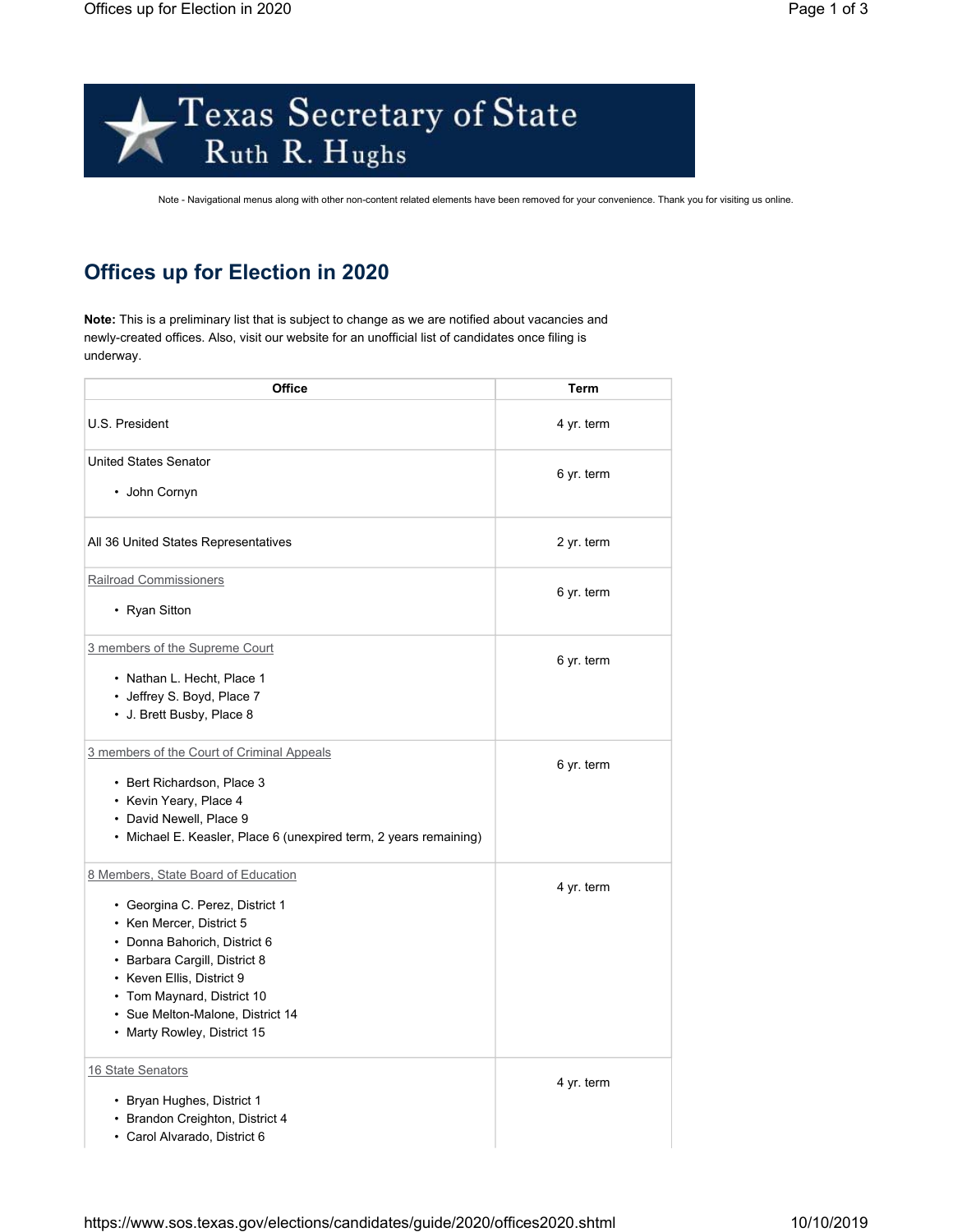| • Larry Taylor, District 11<br>• Jane Nelson, District 12<br>• Borris Miles, District 13<br>• Lois Kolkhorst, District 18<br>• Pete Flores, District 19<br>• Juan "Chuy" Hinojosa, District 20<br>• Judith Zaffirini, District 21<br>• Brian Birdwell, District 22<br>• Dawn Buckingham, District 24<br>· José Menéndez, District 26<br>• Eddie Lucio, Jr., District 27<br>• Charles Perry, District 28<br>· José Rodríguez, District 29 |            |
|------------------------------------------------------------------------------------------------------------------------------------------------------------------------------------------------------------------------------------------------------------------------------------------------------------------------------------------------------------------------------------------------------------------------------------------|------------|
| All 150 State Representatives                                                                                                                                                                                                                                                                                                                                                                                                            | 2 yr. term |
| Chief Justice of Courts of Appeals<br>• Jeff Rose, 3rd Court of Appeals<br>• Sandee Bryan Marion, 4th Court of Appeals<br>• Brian Quinn, 7th Court of Appeals<br>• Ann Crawford McClure, 8th Court of Appeals<br>• Steve McKeithen, 9th Court of Appeals<br>• James T. Worthen, 12th Court of Appeals<br>• Kem Thompson Frost, 14th Court of Appeals                                                                                     | 6 yr. term |
| Various Court of Appeals Justices                                                                                                                                                                                                                                                                                                                                                                                                        | 6 yr. term |
| Various District Judges, Criminal District Judges                                                                                                                                                                                                                                                                                                                                                                                        | 4 yr. term |
| <b>Family District Judges</b>                                                                                                                                                                                                                                                                                                                                                                                                            | 4 yr. term |
| <b>District Attorneys</b>                                                                                                                                                                                                                                                                                                                                                                                                                | 4 yr. term |
| Sheriff                                                                                                                                                                                                                                                                                                                                                                                                                                  | 4 yr. term |
| County Court at Law                                                                                                                                                                                                                                                                                                                                                                                                                      | 4 yr. term |
| <b>County Attorneys</b>                                                                                                                                                                                                                                                                                                                                                                                                                  | 4 yr. term |
| Tax Assessor-Collector                                                                                                                                                                                                                                                                                                                                                                                                                   | 4 yr. term |
| <b>County Commissioners</b>                                                                                                                                                                                                                                                                                                                                                                                                              | 4 yr. term |
| Justices of the Peace (Place 1 designation only)a                                                                                                                                                                                                                                                                                                                                                                                        | 4 yr. term |
| Constable                                                                                                                                                                                                                                                                                                                                                                                                                                | 4 yr. term |